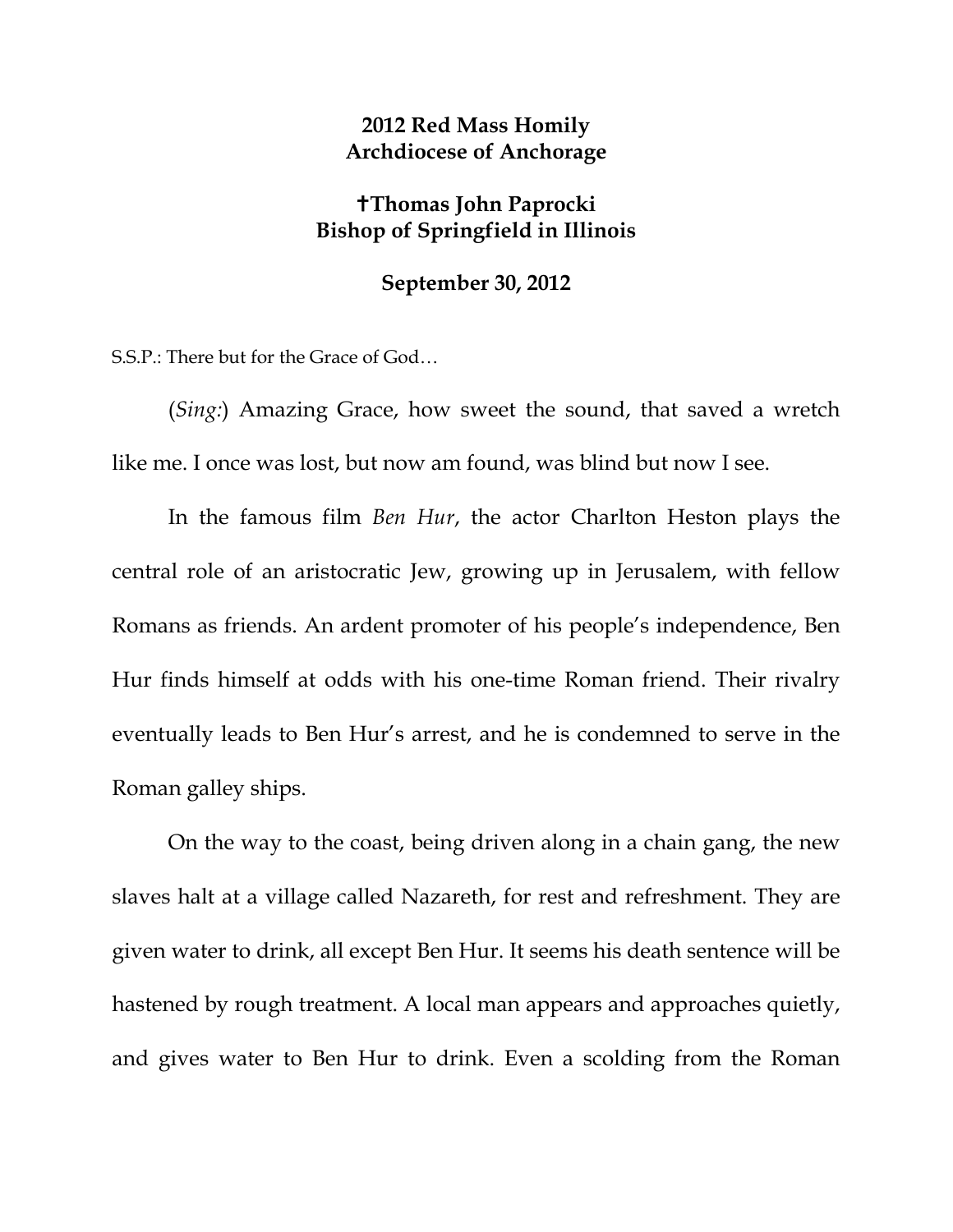commander does not prevent this simple act of mercy. After the cup of water, the condemned men move on.

Some years later, the roles in this story are reversed. The man from Nazareth is now the condemned man, on his way to certain death, on a hill outside Jerusalem. Ben Hur, restored to freedom and to his family, is in the crowd that watches the procession pass by. When the condemned man stumbles, Ben Hur moves forward to help him, and offers him some water, for pity's sake. The two men look into each other's face, and know that their story has come full circle. As the soldiers roughly push Jesus away and on to his death, Ben Hur utters his cry, "I know this man!"

The man that Ben Hur came to know is Jesus Christ. And water features prominently in the teaching that Jesus gave. Water is the essential requirement for life, and the giving of water to others is the fundamental act of sharing life with them. In many societies the well has been the central meeting place for the community. It is from the well that each person and each family draws water for daily life. To give water to another person is to say, "I want you to live."

Today we hear the Gospel words, "If anyone gives you a cup of water to drink just because you belong to Christ, then I tell you solemnly,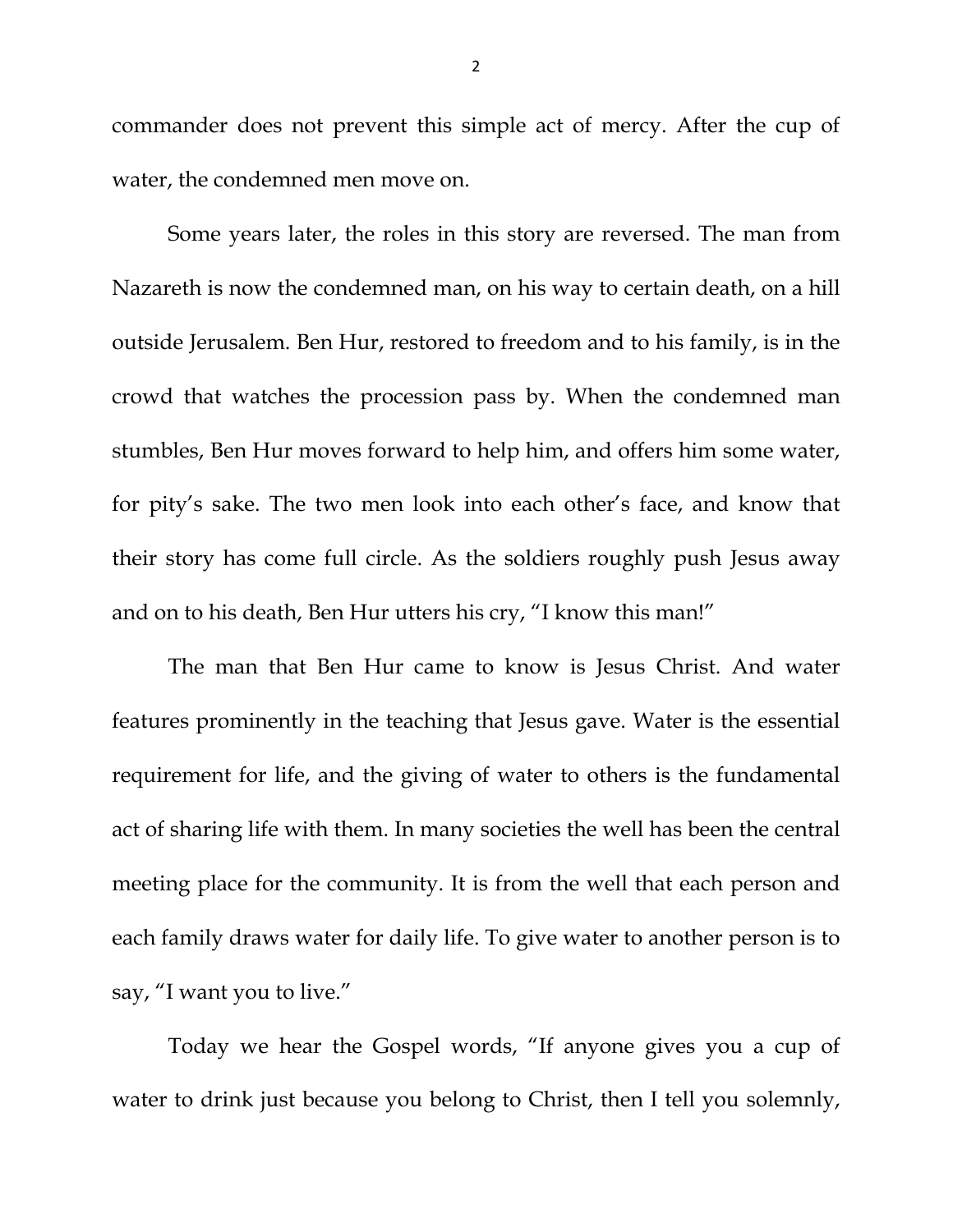he will most certainly not lose his reward." This seemingly insignificant act is, in fact, full of meaning and full of power. It speaks of our connectedness to one another. We are all human beings, with the same flesh and blood. In another human being we see someone exactly like ourselves. We know the same joys and sorrows, the same peace and pain. We laugh and cry, feel happiness and despair like each other. We can say, like Ben Hur, as we look into the face of another, "I know this man, this woman."

When we begin to know one another, we begin to accept one another, we begin to honor one another. The bonds of our connectedness are strengthened. It is when we do not know one another, when we choose not to know one another, that evil things are done. St James has a chilling line in his letter, "In the time of slaughter you went on eating to your heart's content." For us to live our lives and not care about the sufferings of others would be a violation of the moral imperative by which we are all bound.

What little we can do, we must do. As Ben Hur was led to his imprisonment and slavery, the man from Nazareth could not save him. But he could give him water, and he did so. When the man from Nazareth was being led to his death, Ben Hur could not save him, but he could give him water, and he did.

3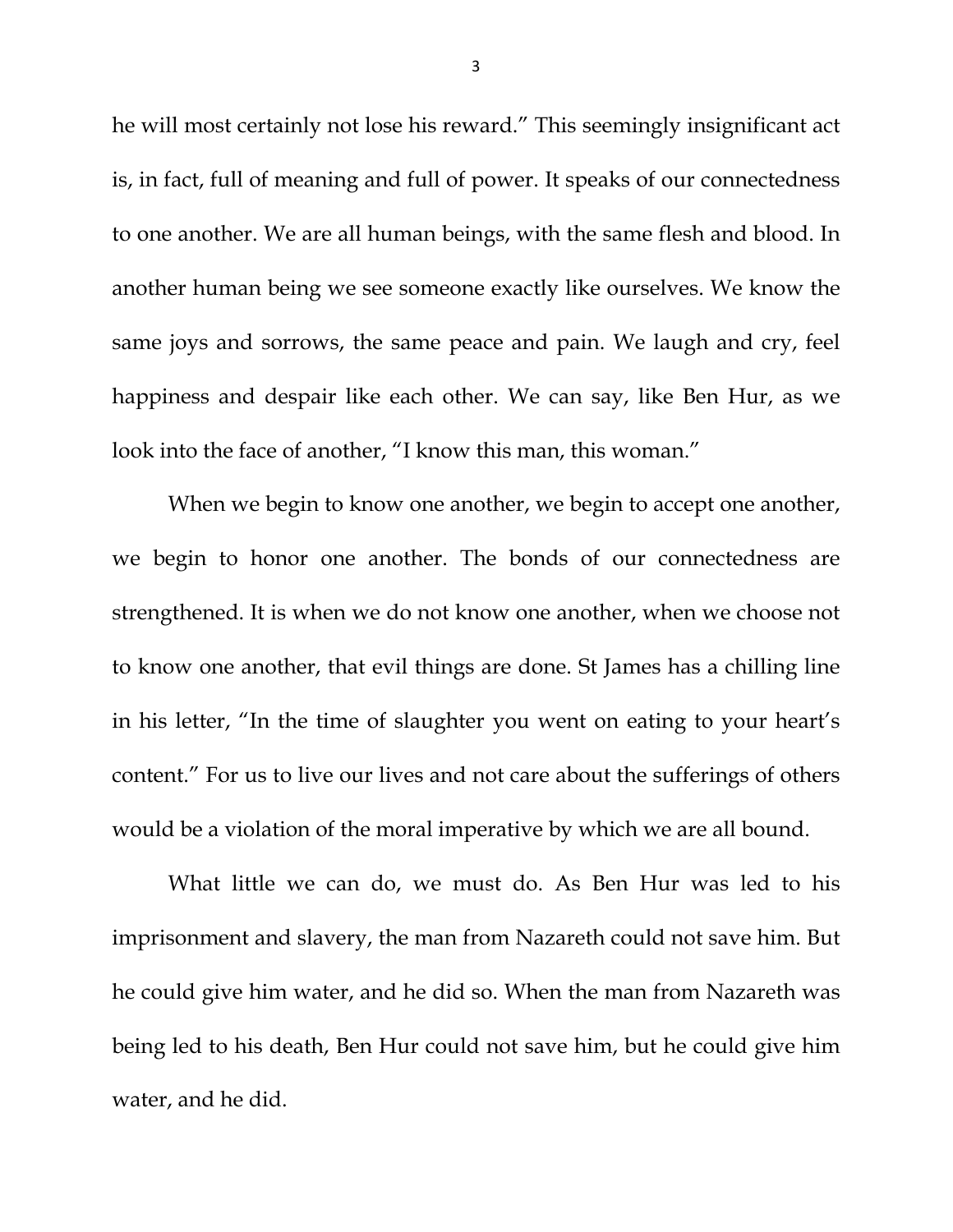Our power in this world is far greater than we think. It can be put to work every day and in every incident of our lives. We have been blessed with the Spirit of God, which revives the soul. We can give the "cup of water" to each person we meet. It can take the form of kindness, patience, understanding: the gifts of the Spirit that the Lord has so kindly given to us. In the Old Testament reading, Moses wishes that the whole people were filled with God's Spirit. We have been given the same Spirit to transform the world in our day.

There is an old and familiar line that goes: There but for the grace of God go I. We often use this line when we see someone who has experienced a tragedy or something bad in their life and we realize, but by the grace of God that could have been me.

This saying is attributed to John Bradford. Bradford's quote was prompted when he saw a group of criminals being led to their executions. Little did he know how true his quote, and the context in which he said it, would become for him. John Bradford was an English preacher born in 1510 who at the age of 45 was executed by burning at the stake. His crime was preaching the true Gospel of Jesus Christ and exposing England as a nation that had forsaken God. At that moment in his life, on July 15, 1555,